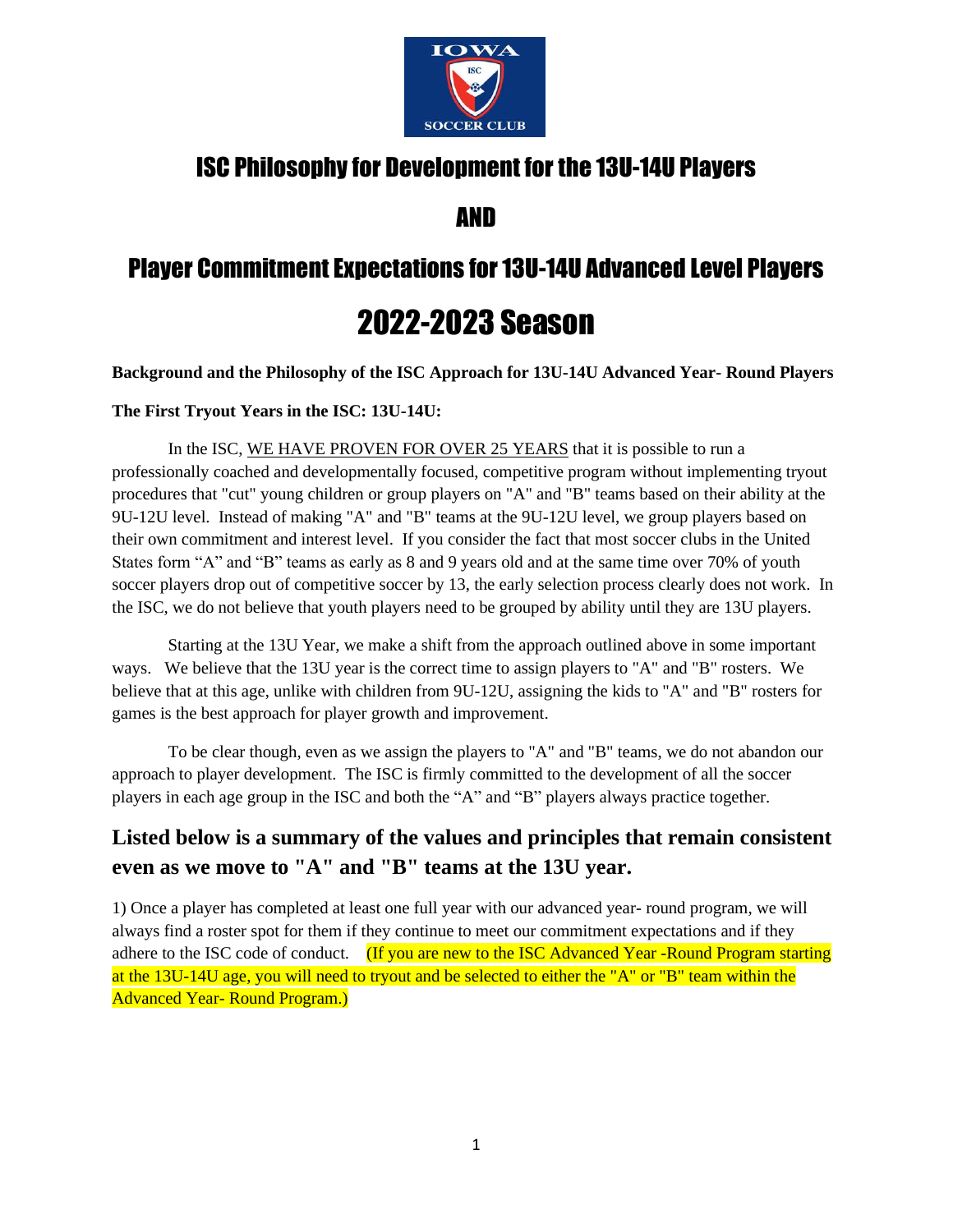2) All 13U-14U players regardless of whether they are "A" or "B" players have the same training/practice opportunities.

A. Both the "A" and "B" players in the 13U-14U age group are given the opportunity to train with other ISC teams that are one age group older than their current age. (In some cases, it may make more sense for kids to practice with a younger team when the player in question wants extra practice opportunities.)

B. The "A" and "B" players in the 13U and 14U age groups train together for ALL practices.

We limit the total players selected in each age group to about 36-40 players so that our age group numbers work to mix the "A" and "B" players together for ALL practices during the 13U and 14U practice sessions. Our focus in the ISC is player development, and "B" players must have the opportunity to practice with the "A" level players at this age.

We DO NOT guarantee that there will be an even division of "A" and "B" players on each roster. In some age groups we have more players on our "A" roster and the "B" roster is therefore smaller. In those situations, we may need to assign a small group of "A" players each week to play with the "B" team in addition to their "A" game. By doing this, the "A" and "B" players are always working together in training but also in matches as well. However, in many age groups, the "A" and "B" team rosters are of similar size and we do not mix players for outdoor games. If the "B" team has at least 16 players, we would not invite "A" players to fill out the roster.

3) We strive to create a "ONE TEAM" philosophy so that the "A" and "B" players are always together for training. Therefore, if an "A" player is needed to fill out the roster for the "B" matches, the teams are cohesive and the kids are comfortable with each other. In the same way, if a "B" player is needed to fill out the roster for the "A" team, the "B" player is already familiar with all the players and the way they play.

4) As is consistent with our player development philosophy, we use the winter period to mix the "A" and "B" players evenly in the age group for all winter games. Therefore, during the winter months, we divide the entire pool of "A" and "B" players in the age group and assign them to teams for both indoor leagues and the ISC Bubble Blowout without regard to ability or their developmental level. We have found this to be highly beneficial for the "B" level players to play more frequently with the "A" level players. In addition, the "A" level players are pushed by the "B" level players who are trying to move up to the "A" roster.

5) Given the fact that the "A" and "B" teams train together, we do not assign a less qualified coach to work with the "B" team. Many youth soccer clubs assign less qualified and experienced coaches to work with their "B" teams, but we believe that by grouping the "A" and "B" together for training, all players receive the same level of coaching.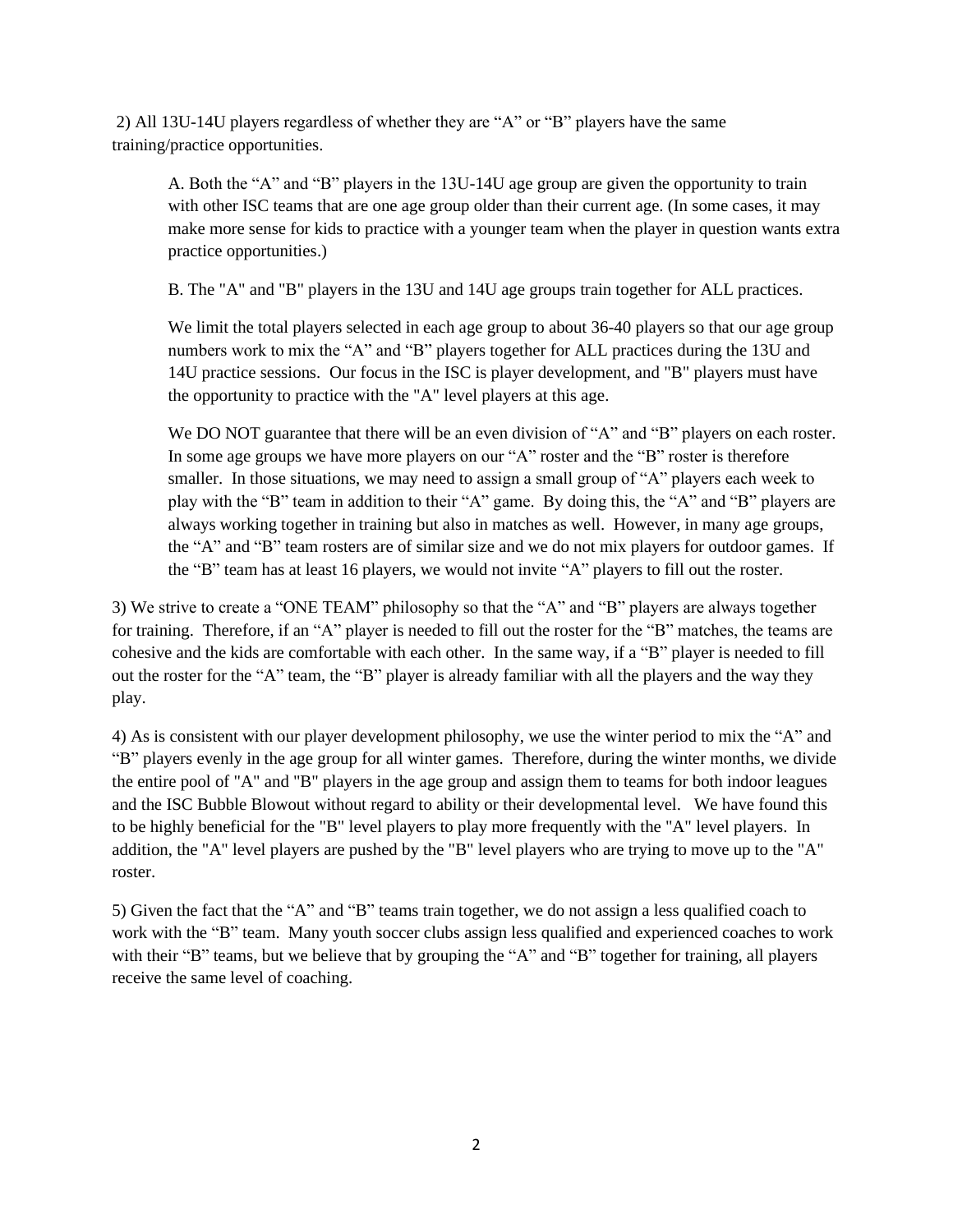# **Listed below is a summary of the changes from the 9U-12U years in the ISC to the 13U-14U years in the ISC.**

1) Players cannot choose to be on the "A" team; they must be selected to the "A" team.

2) For the outdoor league games and tournaments, we assign the group of 18-22 players that are furthest ahead in their development to an "A" roster, and they have a schedule of league games and tournaments. We assign the players that are further behind in their development to a "B" roster, and they are required to attend certain league games and tournaments. As was mentioned above, players from the "A" roster may join the "B" roster to provide for adequate numbers if the "B" roster has less than 16 players. In addition, players from the "B" roster may be included on an "A" roster if the "A" roster has less than 16 players for a league game or tournament.

3) If you join the ISC Advanced Year -Round Program at the 13U year or older, you will need to tryout and be selected to either the "A" or "B" team within the Advanced Year- Round Program)

## **Purpose for Training and Game Attendance Requirements for 13U-14U Players:**

The ISC supports and encourages our 13U-14U players to be active in other sports, activities, and organizations. However, we also have clear practice rules for our 13U-14U teams to maintain accountability for our players to their team and teammates and to maintain a high standard for our players. Moreover, this is an optional program. Kids choose to join a serious and dedicated soccer club and therefore our players are expected to have a high level of commitment.

We take responsibility for the development of ALL of our advanced year-round players, which includes both "A" and "B" level players in the 13U-14U age groups. Therefore, both the "A" and "B" players must be accountable to the same standards. Our "B" players are not recreational players, they are competitive players and therefore, they need to practice as much as the top competitive players in their age group. If you are looking for a recreational or intermediate program at 13U-14U, the ISC offers a Lightning Program that practices one a week and is meant for skill development. However, we do not have "C" level or 3<sup>rd</sup> level teams in the ISC Year-Round Competitive Program. Players must be selected to our pool of 36-40 players in the age group to participate on either the "A" or "B" team.

After you review all these practice rules, please note that if these rules do not work for your child, they could also look at our "POP," "POPPI," or LIGHTNING program for other options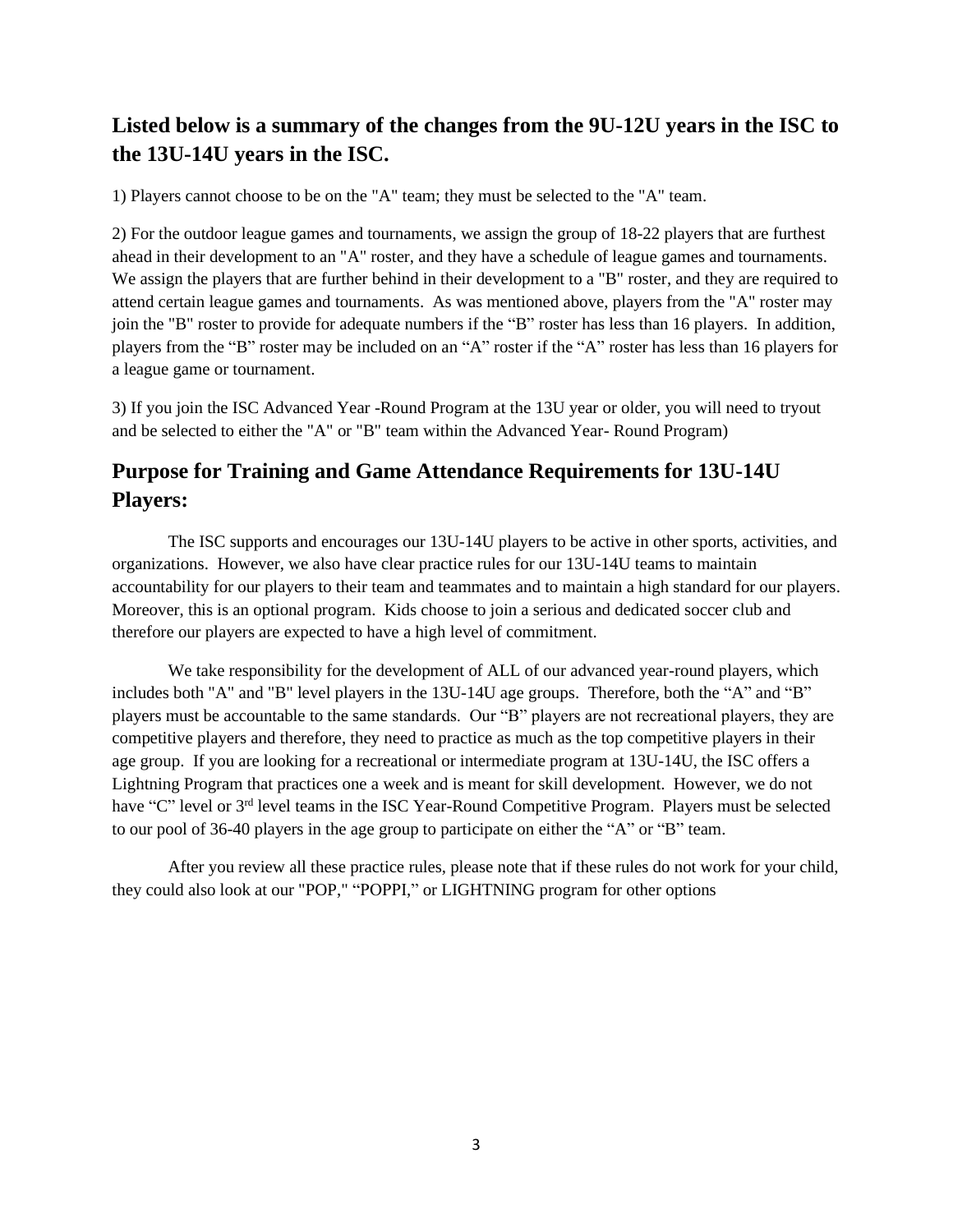# **ISC COMMITMENT REQUIREMENTS FOR 13U-14U PLAYERS**

\_\_\_\_\_\_\_\_\_\_\_\_\_\_\_\_\_\_\_\_\_\_\_\_\_\_\_\_\_\_\_\_\_\_\_\_\_\_\_\_\_\_\_\_\_\_\_\_\_\_\_\_\_\_\_\_\_\_\_\_\_\_\_\_\_\_\_\_\_\_\_\_\_\_\_\_\_\_\_\_\_\_\_\_\_

# **Summary of requirements:**

- Tournament Game Attendance Requirements
- League Game Attendance Requirements
- Practice Attendance Requirements

# **Summary of Tournament Attendance for all ISC 13U-14U Advanced Year-Round Players:**

- Fall 2022 Season Must attend 2 Full tournaments
- Winter -Must make every effort to attend the ISC Indoor Bubble Blowout Event
- Spring/Summer 2023 Season-Must attend 2 Full Tournaments
- **Total Required for 2022-2023 Season= 5**

### **FREQUENTLY ASKED QUESTIONS:**

### **What happens if a player does not meet the tournament commitment requirement for the Fall 2022 season?**

If your ISC soccer player does not attend two full tournaments in the Fall 2022 season, they will not be allowed to register for the FIRST SESSION OF THE ISC INDOOR LEAGUE for their age group.

### **What happens if a player does not meet the tournament commitment requirement for the Spring 2023 season?**

If your ISC soccer player does not attend two full tournaments in the Spring 2023 season, they will not be allowed to register for the FIRST SESSION OF THE ISC INDOOR LEAGUE for their age group during the following seasonal year.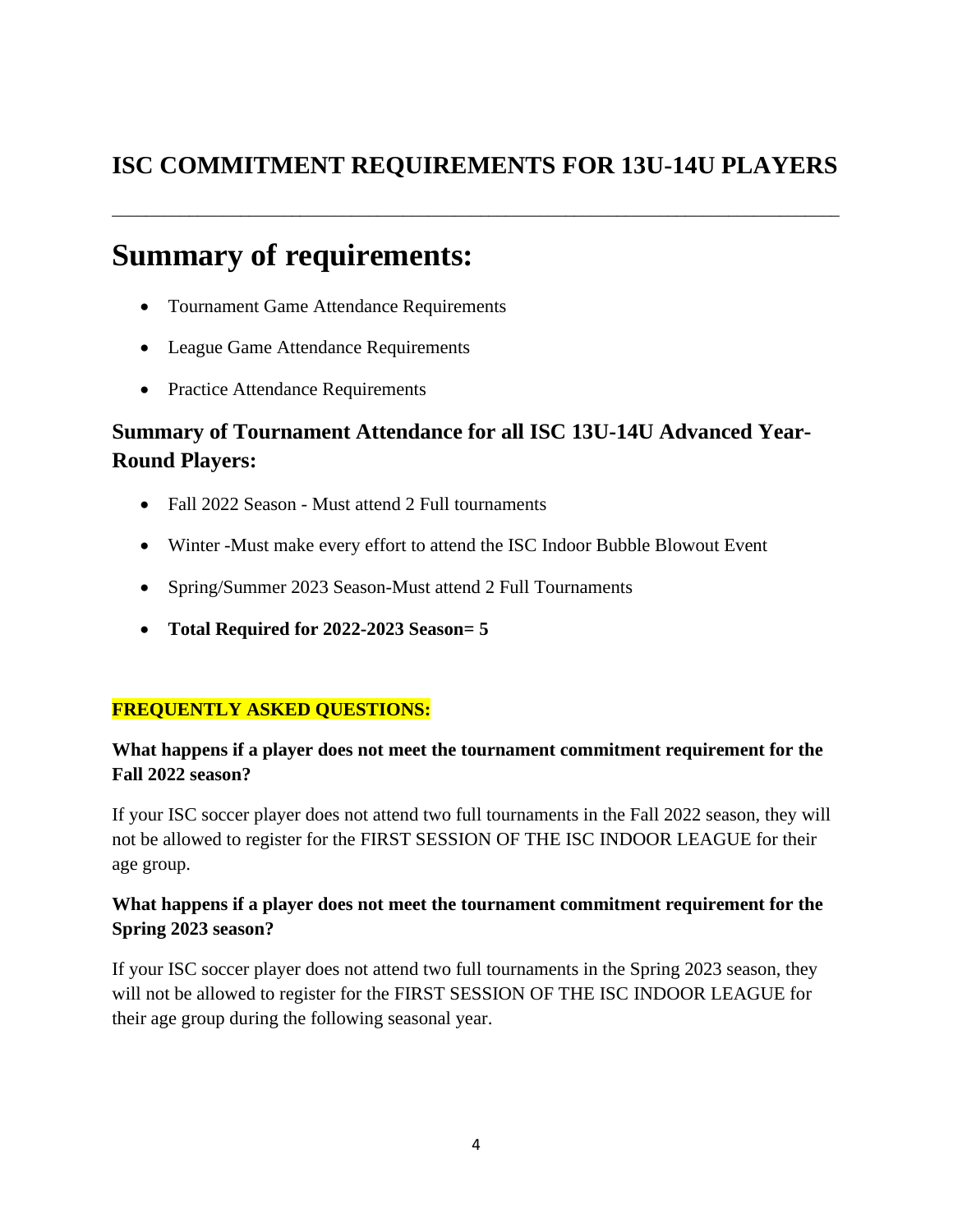### **What happens if a player is unable to meet the tournament commitment in both the fall and spring season during the same seasonal year?**

If a player does not meet the expectations for tournaments in both the fall and spring season of the same year, the player would not be offered a roster position with the ISC for the following year.

# **Summary for League Game Requirements for All ISC 13U-14U Year- Round Players:**

Fall - Must attend 55% of all Fall League Games.

Winter – All Advanced Year- Round Players must register for 1 of the 2 sessions of the ISC Indoor league known as the ISC JR. BAGIL 13U-14U league. Session options are the November-December option or the January-March option. The leagues are set up so that for each session the kids play 9-10 indoor games. All indoor games are played in the HTRC in Iowa City and games are usually held on Friday, Saturday, and Sundays.

Players must attend 55% of all indoor league games.

Spring/Summer -Must attend 55% all Spring League Games.

(Please note that if an outdoor game is rained out and you committed your child to playing in that game, that commitment is counted toward your 55% requirement.)

### **FREQUENTLY ASKED QUESTIONS:**

### **What happens if a player does not meet the league game commitment requirement for the Fall 2022 season?**

If your ISC soccer player does not attend at least 55% of the league games for their assigned team during the Fall 2022 season, they will not be allowed to register for the FIRST SESSION OF THE ISC INDOOR LEAGUE for their age group.

### **What happens if a player does not meet the league game commitment requirement for the Spring 2023 season?**

If your child does not attend at least 55% of the league games for their assigned team during the Spring 2023 season, they would not be allowed to register for the FIRST SESSION OF THE ISC INDOOR LEAGUE for their age group during the following seasonal year.

### **What happens if a player is unable to meet the league game commitment in both the fall and spring season during the same seasonal year?**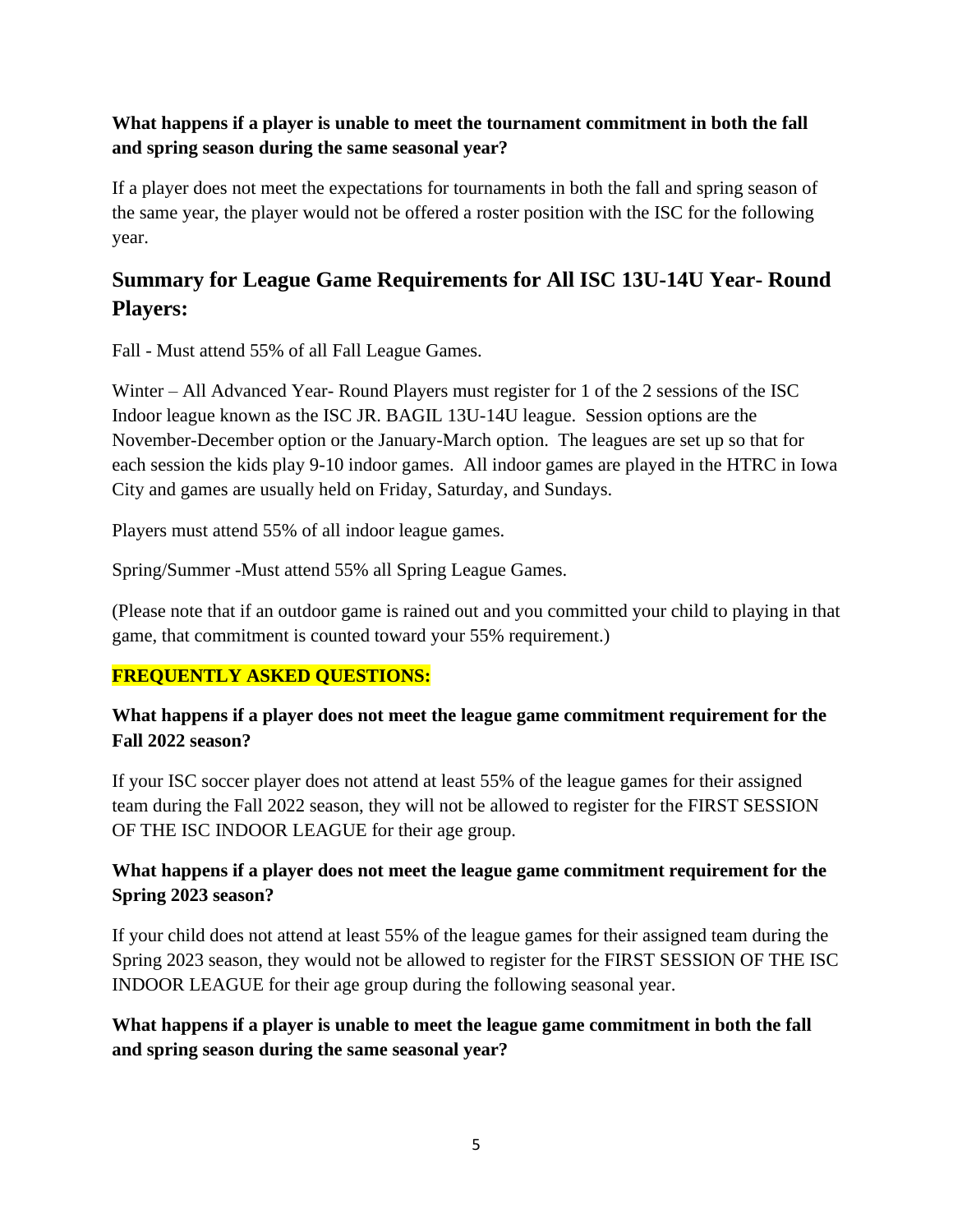If a player does not meet the expectations for league attendance in both the fall and spring season of the same year, the player would not be offered a roster position with the ISC for the following year.

**\_\_\_\_\_\_\_\_\_\_\_\_\_\_\_\_\_\_\_\_\_\_\_\_\_\_\_\_\_\_\_\_\_\_\_\_\_\_\_\_\_\_\_\_\_\_\_\_\_\_\_\_\_\_\_\_\_\_\_\_\_\_\_\_\_\_\_\_\_\_\_\_\_\_\_\_\_\_**

## **Summary of Practice Requirements for the 2022-2023 Season:**

## **All Rules Below apply to both our "A" and "B" players on each roster.**

Our soccer season starts in the month of August. All ISC teams in the age range from 13U-14U receive 70 practices starting in early August through mid June.

Practices for all 13U-14U teams will start at the beginning of August, but practice attendance rules will not take effect until the week which starts on August 23, 2021.

#### **Practice Attendance Periods for 13U-14U Players:**

August 22, 2022-October 31, 2022: 2 Times Per week required

November 1, 2022 -April 8, 2022: 1 time Per week required

April 10- May 26, 2023: 2 Times per week required

Please note however, that during the time periods above, there are 4 weeks that practices will not be required. Those weeks are the week of Thanksgiving break, 2 weeks of winter break, and spring break 2022.

## **Frequently Asked Questions for Practice Attendance**

• What happens if the 13U-14U player does not meet their weekly practice obligations?

In order to be eligible to play in games, the 13U-14U player must attend their required practices per week. If they are not able to participate fully in the required practices during a given week, the player will not be allowed to play in any game scheduled on the weekend.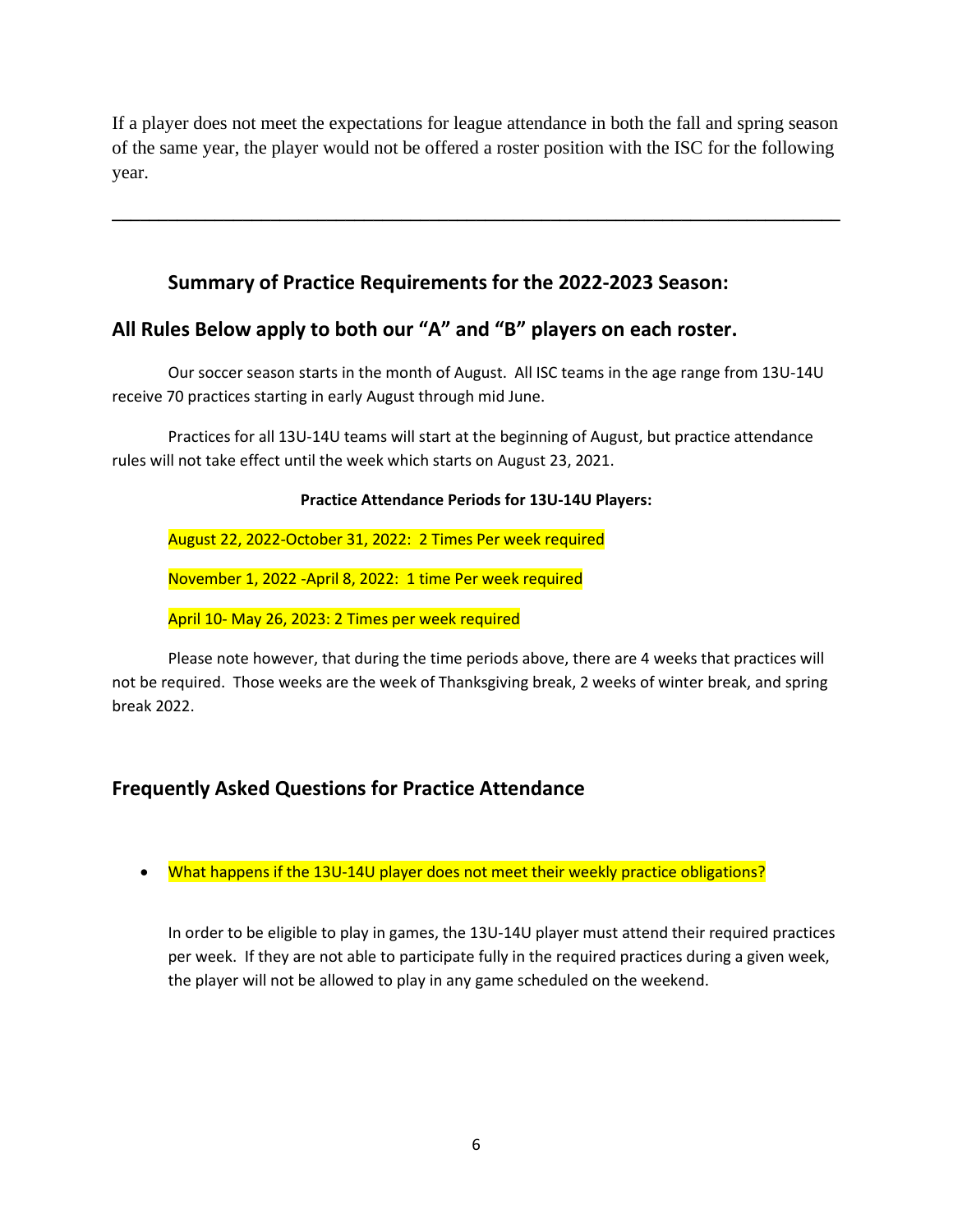• What happens if the player does not meet practice requirements due to illness or injury?

If a player is sick or injured and that prevents the player from meeting their weekly practice obligation, they are ineligible to play in the games for the entire weekend. The exception to this rule is if the head coach of the team makes the decision to sit out a player the week prior to state cup, regionals, or a college search tournament to give the player more rest for these events.

#### • Can the 13U-14U player attend other ISC team practices or optional practices such as "super skills" to meet their weekly practice obligations?

Yes. The ISC needs to provide flexibility for our athletes to give them opportunities to participate in the other activities that are important to them. Therefore, we allow 13U-14U players to attend other team practices or other optional practices such as "super skills" to meet their practice obligations. Players can attend a team practice that is 1 age group older and count that as meeting a practice obligation each week. With this said, 13U-14U players should put a priority on team practices as often as possible and players must communicate effectively with their team coach. In addition, if your team practice is scheduled at the same time as the older team practice, you MUST always practice with your team and not the older team.

#### • Does the 13U-14U player need to meet their weekly practice obligations even during weeks when there are no scheduled games on the weekend?

Yes. If players do not meet their practice obligation during the week preceding a weekend without a game, they will not be eligible to play in the games for the following weekend.

• Does the practice rule apply during weeks when kids play in the ISC Indoor leagues?

Yes. If players do not participate fully and meet their weekly practice obligations during the indoor season, they are not eligible to play in our indoor league games.

• What happens if a practice is rained out or cancelled?

If the practice is cancelled, all players on the team can count that practice as if they attended. However, if the practice is moved indoors at a time reasonably close to the normal scheduled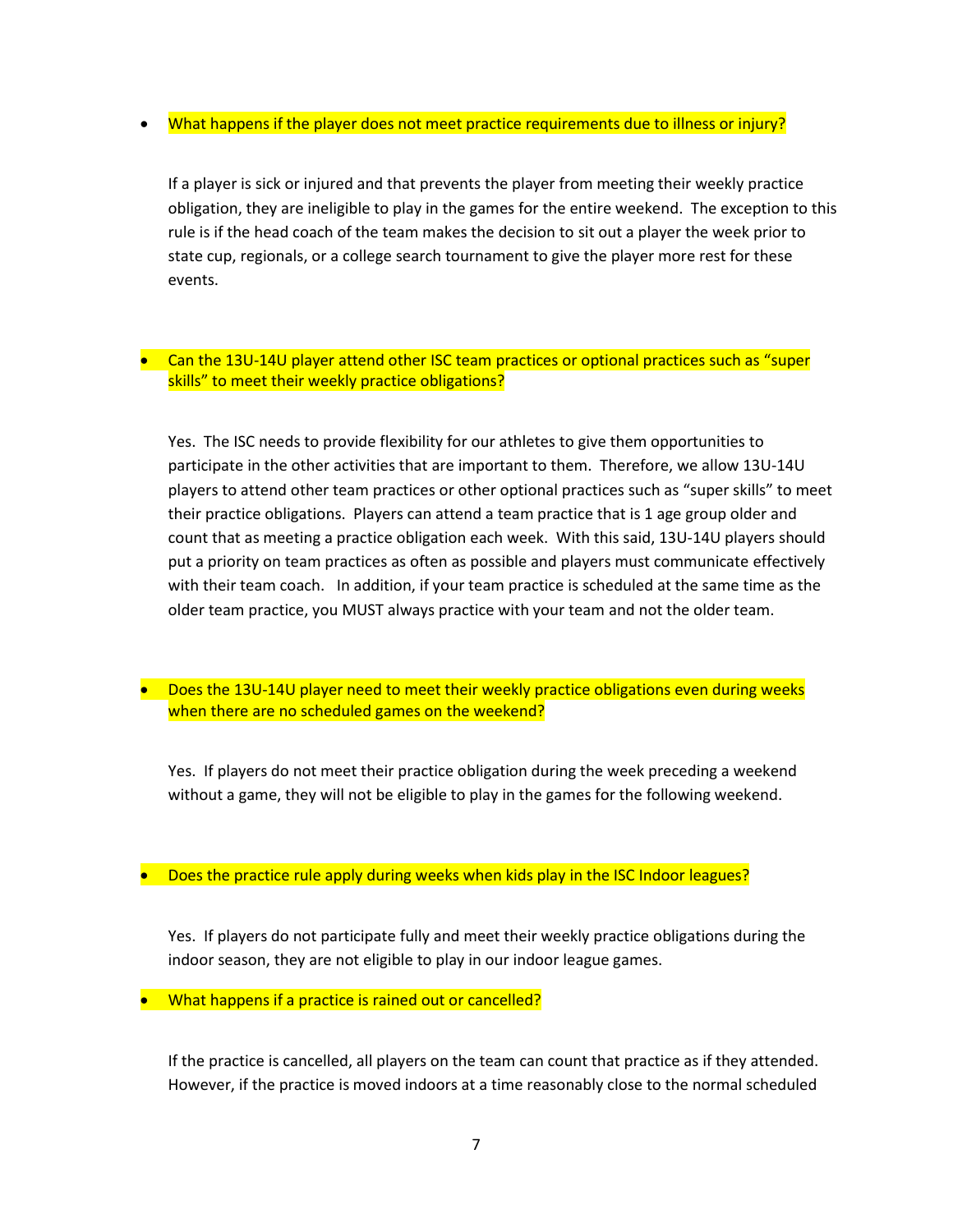time for the practice, the practice is not considered cancelled. This means that players are responsible to check the practice updates and always have indoor and outdoor shoes available.

#### • How is the practice rule enforced?

Players are expected to self-report to the head coach via email and they must also copy the Director of Coaching on the email to notify the coaches that the weekly practice obligation was not met. If a player does not **self -report** to both their head coach and the Director of coaching via-mail by 10:30 pm on the Thursday night prior the weekend games, the player will be suspended from all matches for 2 weeks. If this happens a  $3<sup>rd</sup>$  time during the same soccer year from August 1-July 31, the player will be removed from the ISC roster.

#### • What happens if a player misses multiple weeks due to injury?

Players that miss weeks due to injury will NOT need to make up missed practices from weeks that have passed. The player that is returning from an injury must meet their practice obligations during the week preceding the match that they want to play in, but they will not need to make up missed practices from previous weeks. It is not in the best long-term health interest of an athlete that was injured to try and make up missed practices for weeks that have already passed.

• Does the club offer make ups as an option during the next week after a player missed a practice? In other words, can a player request to do 3 practices the next week to make up for 1 missed practice during a given week?

NO. For those players that do not have an injury and miss a practice during a week preceding a weekend without games, we do not allow for a provision for players to make up those practices in the following week in order to be eligible to play in the matches for the upcoming weekend.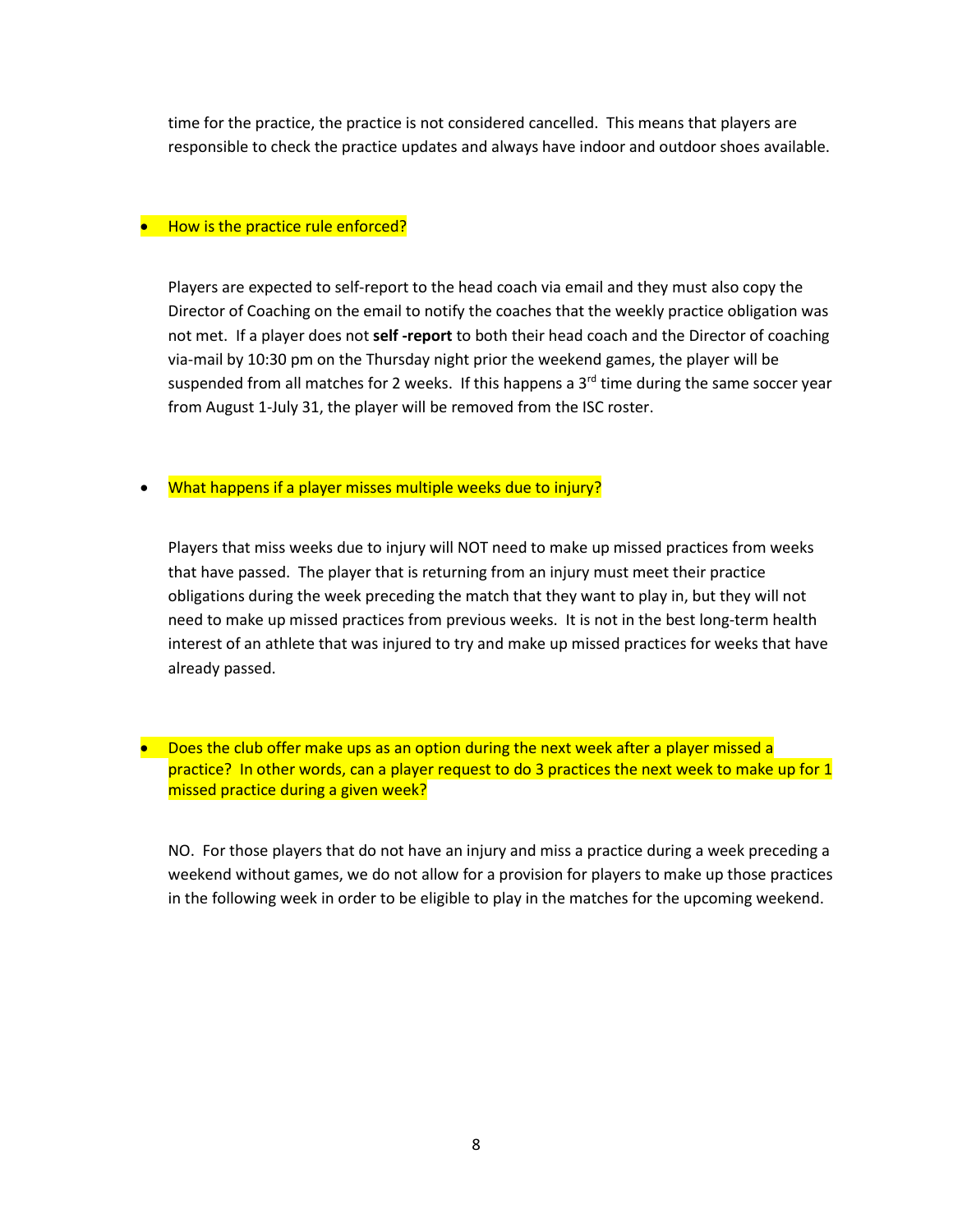# **Summary of Practice Attendance Requirements**

# **2022-2023 Season**

# **ISC Advanced Year-Round Players: 13U-14U**

- 2 Practices per week required-August 22, 2022-October 31, 2022.
- 1 Practice per week required November 1, 2022-April 7, 2023.
- 2 Practices per week required-April 10 -May 26, 2023.
- No practices required during Thanksgiving break week.
- No practices required during 2 weeks of Winter break.
- No practices required during spring break 2023.
- Practices start at the beginning of August on August 1, but required practices start on Monday, Aug. 22, 2022.
- Practices may be offered in June and July of 2023, but players are not required to attend.

# **THE ISC Guarantee to our 13U-14U players:**

If each player meets our minimal standards of commitment outlined above **AND** they follow all provisions of the ISC CODE OF CONDUCT, we will provide the following playing time guarantees for all outdoor games:

**All players are guaranteed half of the minutes in each half for all league and tournament games.**  The minutes of guaranteed time per half is played in a block of time without interruption.

\_\_\_\_\_\_\_\_\_\_\_\_\_\_\_\_\_\_\_\_\_\_\_\_\_\_\_\_\_\_\_\_\_\_\_\_\_\_\_\_\_\_\_\_\_\_\_\_\_\_\_\_\_\_\_\_\_\_\_\_\_\_\_\_\_\_\_\_\_\_\_\_\_\_\_\_\_\_\_\_\_\_\_\_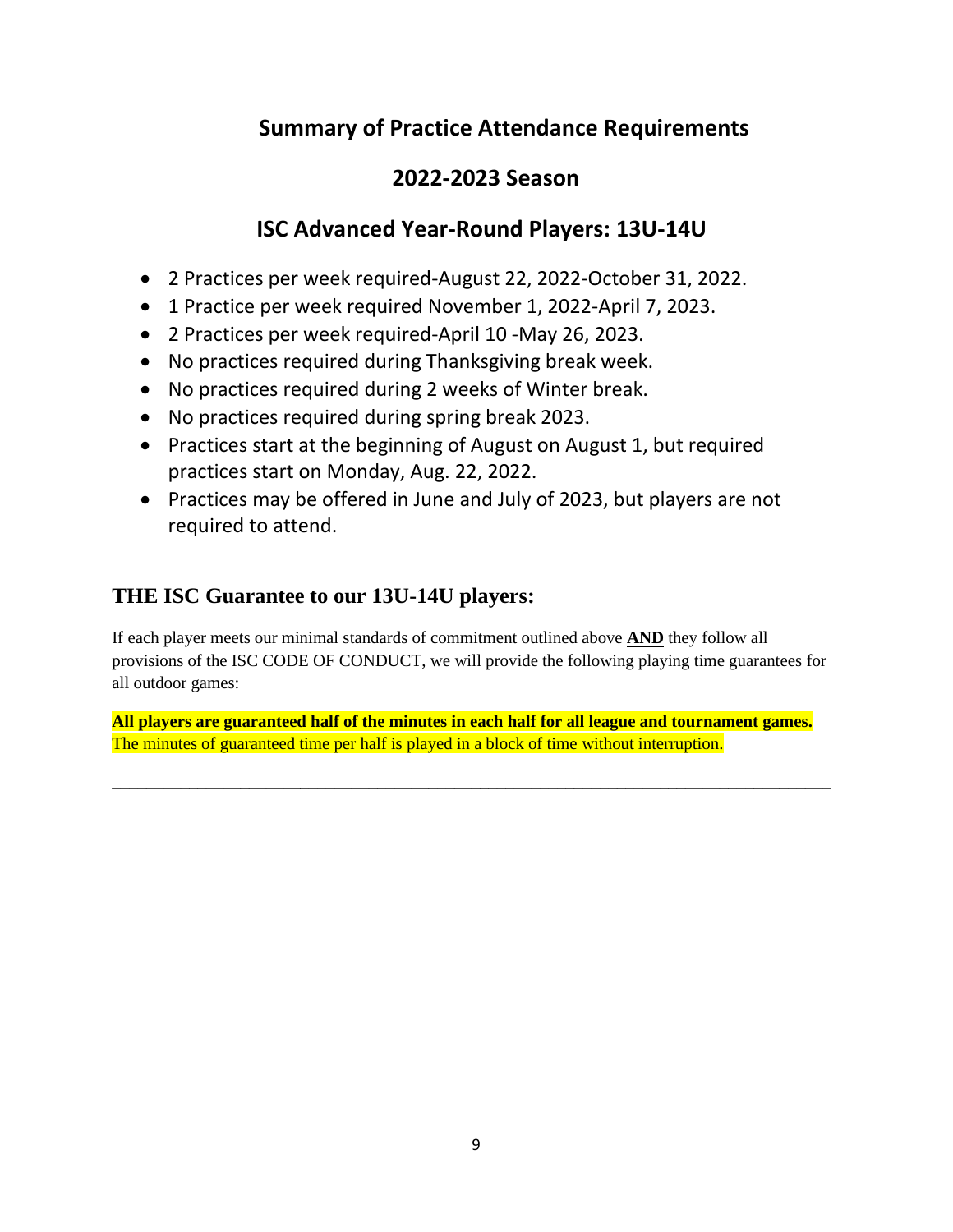

# 2022-2023 Season

Listed Below is the proposed tournament schedule for the fall, winter, and spring/summer season for our ISC 13U-14U boys' and girls' teams for the 2022-2023 Season.

#### **Fall Tournaments for Boys and Girls "A" Teams**

- September 3-5, 2022 -Scott Gallagher Friendlies (St. Louis, MO) (Labor Day Weekend)
- Mid- September 2022: FC United Midwest Classic (Cedar Rapids at Tuma Complex)
- Mid October 2022: Sporting Iowa Tournament-Des Moines, Iowa.

#### **Fall Tournaments for "B" Teams- Girls -13U and 14U**

- August 20-21 2022 Tournament at TBK Complex-Bettendorf, Iowa
- Mid September 2022 FC United Midwest Classic (Cedar Rapids at Tuma Complex)
- Mid October 2022: Sporting Iowa Tournament-Des Moines, Iowa.

#### **Winter Tournaments-For Boys and Girls "A" and "B"** ("A" and "B" players mixed for winter events.)

• ISC Bubble Blowout- Mid January-2023 -Iowa City, Iowa. Tournament Held in HTRC.

#### **Spring/Summer Tournaments Boys and Girls "A" Teams**

- Mid to late April-CRSA CHILLOUT- Hiawatha, Iowa-North of Cedar Rapids-At Tuma Soccer Complex
- May 2023- Mother's Day Classic-Kansas City
- State Cup-Two Weekends (Memorial Day Weekend and First Weekend of June) (Must be selected to roster of 17 Players.) Some players may only play in 2 events, if they are not selected to join the team at state cup.

#### **Spring/Summer Tournaments Boys and Girls "B" Teams**

- Mid to late April-CRSA CHILLOUT- Hiawatha, Iowa-North of Cedar Rapids-At Tuma Soccer Complex
- State Cup-Two Weekends (Memorial Day Weekend and First Weekend of June) (Must be selected to roster of 17 Players) (If the player pool in your age group is big enough, we will take both an "A" and "B" team to the State Cup. )
- Mid June 2023-Cedar Valley Moonlight Classic. (Cedar Valley Soccer Complex-Waterloo, Iowa)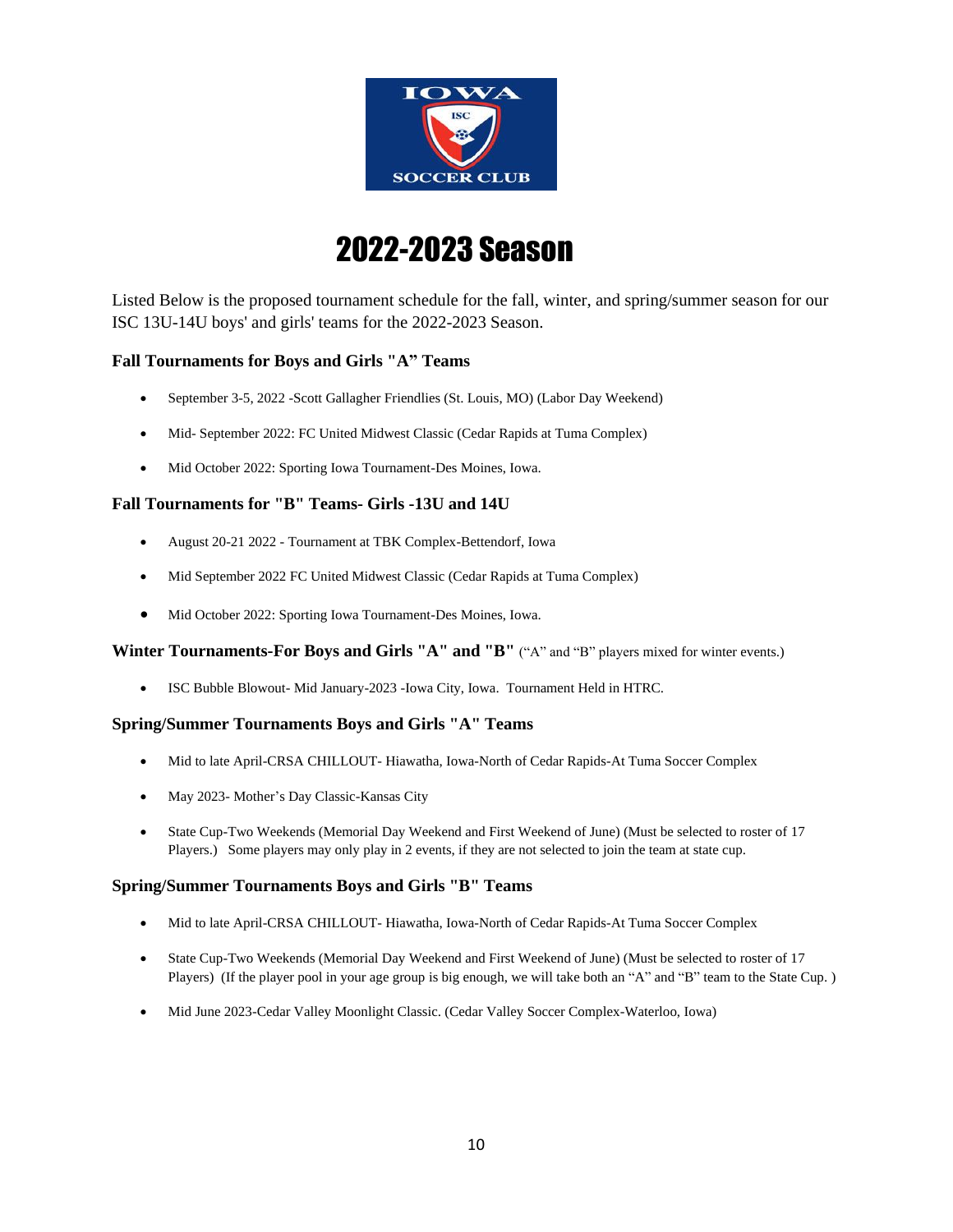# **ISC 13U-14U REWARDS**

For any 13U-14U player that wants a greater level of commitment and opportunities to play more indoor games during the months from November 2022-the middle of March 2023, the ISC Rewards program is worth looking into and considering.

## **The players who choose to participate in the 2022-2023 ISC 13U-14U Rewards program must:**

1) Meet all practice, tournament, and league game requirements outlined above as required by all 13U-14U Advanced Year-Round ISC players.

### AND

2) They must also meet an increased practice attendance requirement during the months from November-middle of March. Players that register for the ISC 13U-14U Rewards must practice 3 times per week during all practice weeks from November through the middle of March. (Thanksgiving week and the 2-week winter break are not considered practice weeks during the indoor period.)

In addition, of those 3 required practices per week, 1 practice per week must be "super skills, one must be with your assigned team, and 1 must be an "Incentive Plan" practice.

- 3) In addition, all ISC Rewards players must play in both sessions of the JR. BAGIL. Non rewards players must play in only one session of JR. BAGIL, but Rewards players must play in BOTH sessions of JR. BAGIL in addition to the ISC 13U-14U SCRAMBLE INDOOR LEAGUE.
- 4) Register and play in the ISC 13U-14U REWARDS INDOOR SCRAMBLE LEAGUE WHICH runs from November through the middle of March on most weekends. The games will be played in the HTRC on the Hawkeye Turf and the players in the 13U-14U Rewards league will play 1, 45 minute league game each week except for the weeks when we are on Thanksgiving break, winter break, and of course no games will be held during the Bubble Blowout weekend.